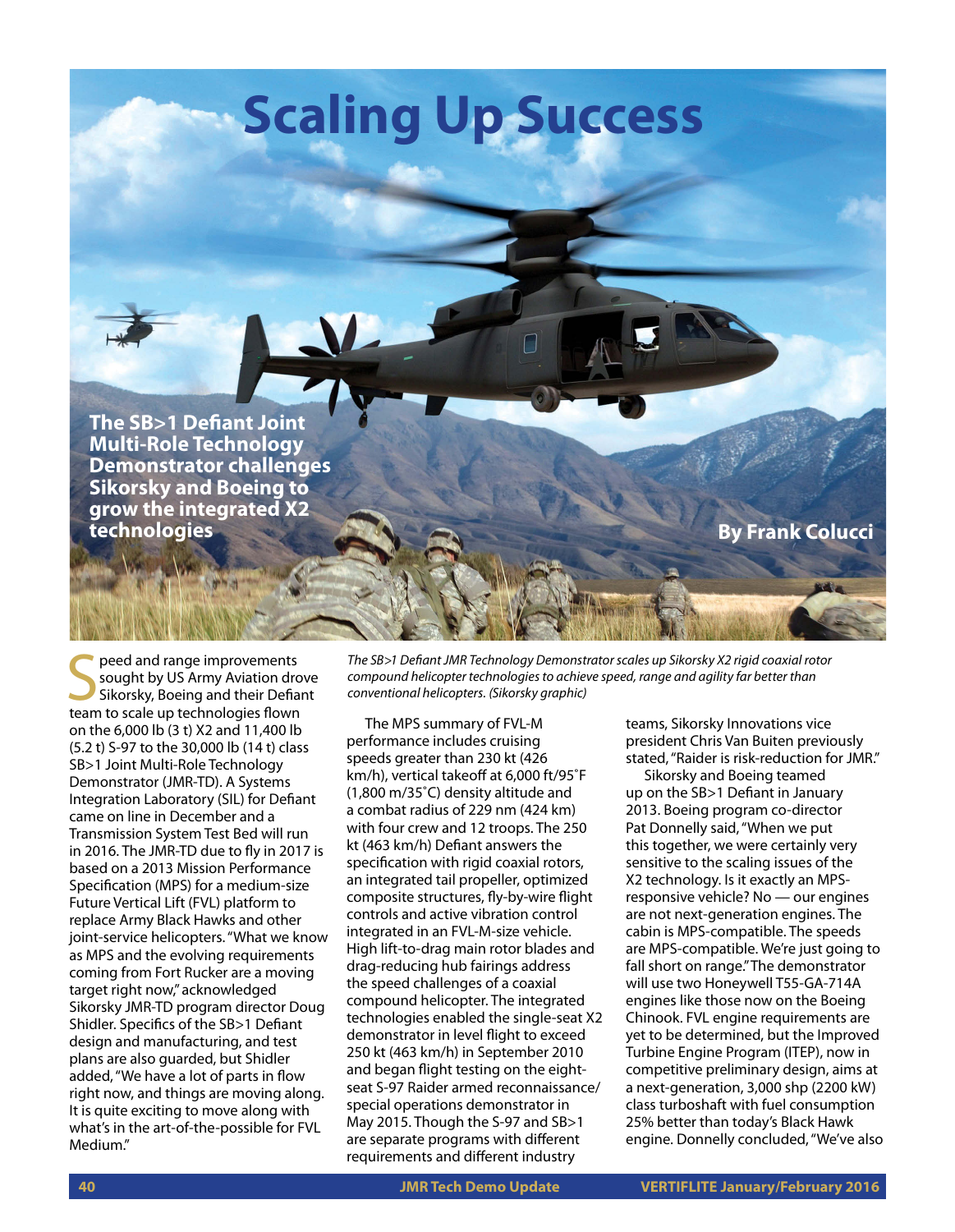done a lot of risk reduction so far, so everything is going well."

An unpowered Defiant model underwent testing in the United Technologies Research Center wind tunnel in East Hartford, Connecticut, and the Defiant inlet design was tested in a Boeing wind tunnel in Seattle, Washington. Wind tunnel testing complements extensive computer modeling. Shidler summarized, "The results to date have been a Defiant design with all the performance that was predicted in our proposal, at a lower weight-empty fraction than previous X2 designs. That is, it scales as predicted.

"The prediction methodologies we used to size prior X2 designs are the same as those used for the S-97 Raider and are in the process of being confirmed by flight on Raider and shortly in the wind tunnel using a Defiant powered model in the NFAC." Tests in the first half of 2016 at the National Full-Scale Aerodynamic Complex at Moffett Field, California will use a roughly 1/5-scale powered model of the SB>1.

Neither the Sikorsky Boeing rigid rotor coaxial compound helicopter nor the Bell Valor tiltrotor is an FVL-M prototype, but the 30,000 lb (14 t) class demonstrators will uniform government decision-makers on possible approaches to replace today's 22,000 lb (10 t) Black Hawk in the air assault mission: "The Defiant requirements ask for a 50% higher payload to be carried twice as far in more stringent ambient conditions, at cruise speeds in excess of 230 knots [426 km/h]," said Donnelly. "These requirements require a design with better efficiency than the current fleet. The performance advantages over the current fleet extend to better maneuverability and agility, the ability to point the nose at a target in any flight condition, the ability to back away from adversaries, and in general, greater survivability throughout the mission. Defiant does this without the complication of reconfiguration to go fast, with better reliability and lower weight and cost than other concepts."

## **Coaxial Continuum**

Weight fraction is an important<br>
Technology Demonstration.<br>
Sikorsky experience with bigh-speed parameter in the JMR Sikorsky experience with high-speed coaxial helicopters stretches back to the 1970s with the Advancing Blade Concept (ABC) demonstrator (see "ABC

Revisited," *Vertiflite*, Fall 2009). The S-69/ XH-59A with auxiliary jets attained 256 kt (474 km/h) and left Army pilots enthusiastic about the maneuverability, handling qualities, compactness and other advantages of the ABC in low-speed nap-of-the-earth and high-speed cruising flight. The ABC demonstrator was, nevertheless, heavy and fuel-hungry, and exhibited high vibration levels.

Sikorsky design teams considered conventional helicopter, compound helicopter, ABC and tiltrotor solutions to Light Helicopter Experimental (LHX) requirements in the early 1980s and briefed their LHX teammate Boeing on ABC technology in 1985. However, former XH-59A Comanche technical director Art Linden

recalled, "While all this was going on, the Army determined that they had no need for speed greater than that achieved by conventional helicopters. Additionally, they set an arbitrary gross weight limit of 7,500 lb [3,400 kg]. Since the compound, the ABC and the tiltrotor all required additional mechanical components to achieve their higher speeds, it became fruitless to try to meet the gross weight limit and provide the 'bonus' of higher speeds along with all the other LHX requirements. The LHX was confined to the conventional helicopter configuration."

Former Sikorsky advanced concepts engineer — and now Vertical Aviation Solutions president — Vaughan Askue noted, "Both ABC-type rotors and tiltrotors have worse weight fractions than conventional helicopters for different reasons." With no hinges and extremely stiff blades, the original ABC rotor had an effective offset greater than 50%, imposing extremely high hub

SB>1 DEFIANT™









11,000 lb  $(5 t) \cdot 34$  ft  $(10.4 m)$ 

X2 Technology™ Demonstrator





program manager and *demonstrator. Both development programs were self-funded by The Defiant builds on the recent flight testing of the X2 Technology Demonstrator and the S-97 Raider light tactical helicopter Sikorsky and its suppliers. (Based on Sikorsky graphics; corrected)*

> moments exacerbated by rotor loads applied in opposite directions. ABC blades, hubs and shafts consequently had to be heavier, and coaxial rotors added the weight of duplicate controls. High vibration, like that encountered by the XH-59, today requires engineers to add more weight in active vibration controls. A compound tail thruster drivetrain and controls like those on X2, Raider and Defiant introduces additional weight challenges.

"The tiltrotor presents a different set of problems," said Askue. "In hover and at low speed, the entire weight of the aircraft, plus maneuver and safety factors, is carried at the wing tips." Where lift loads for fixed-wing aircraft are distributed across the span with moderate bending loads, tiltrotor lift concentrates at the tips and requires heavy wing root structures. "In addition, you have to add the weight for the trunnions and machinery required to handle the huge loads from the proprotor while rotating the nacelles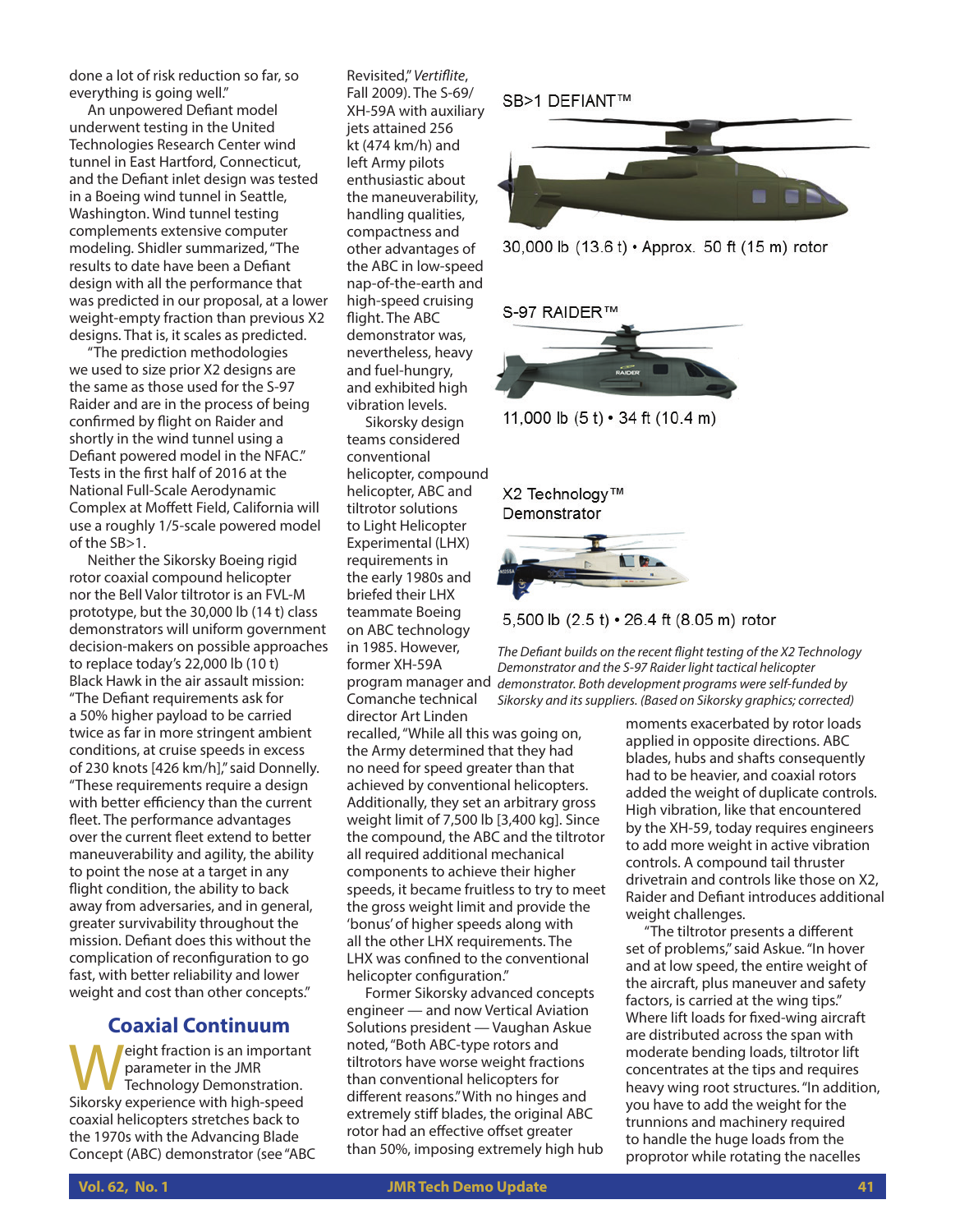

*The Sikorsky X2-coaxial Advancing Blade Concept (ABC) was originally proven on the S-69/XH-59, flown between 1973 and 1981. It demonstrated 263 kt (487 km/hr) in a shallow dive. (US Army photo)*

and all the other stuff that has to reach the engine and transmissions such as fuel, hydraulics, electrical, controls, etc. through [angles of] 95 degrees."

The 280 kt (519 km/h) V-280 Valor couples tilting rotors to fixed engines to avoid some of the challenges and promises to fly smoothly and efficiently on fixed-wing lift. It still contends with the weight and downwash penalties of a stalled wing in hover or lowspeed maneuvers. The rigid coaxial X2 compound helicopter overcomes retreating blade stall and advancing tip Mach barriers with two advancing blades for symmetrical lift and reduced rotor speed. Without a tail rotor, it maximizes hover and low-speed performance. "In addition, if you can squeeze the two rotors close together, the lower rotor can scavenge some energy from the wake of the upper rotor making the whole system more efficient," explained Askue. Depending on the mission segment, tiltrotors and rigid rotor compound helicopters both have their advantages. "Both can go fast, but there are serious tradeoffs in complexity, cost and risk."

The little X2 demonstrated modern-technology answers to ABC problems. The suite of X2 technologies subsequently migrated to the bigger Raider and still-bigger Defiant. The 230 kt (426 km/h) Raider with its single YT706 engine was designed for armed reconnaissance with two crew and up to six seated troops. It aims for an empty weight fraction around 68%. The bigger Defiant models a Black Hawk replacement. Figures for the SB>1 are undisclosed, but the notional Black

We're doing that while still retaining all the low-speed handling qualities of a conventional helicopter. The thruster provides a lot of maneuverability, particularly at the LZ [Landing Zone]. There's no reconfiguring of the platform to go high-speed or low-speed. You engage the propeller to go fast or slow down."

with a bigger load. Doug Shidler summarized, "When you compare Defiant and Black Hawk, the requirements issued from the BAA [Broad Area Announcement] are significantly different. The payload is 50% higher in more stringent conditions than a Black Hawk… The requirement was 230 kt or greater. We're at 250 kt.

Sikorsky Defiant chief engineer Steve Weiner observed, "The basic features of X2 technology continue to be the same — fly-by-wire, active vibration control, integrated propeller, high lift-to-drag rotor, increased operational envelope, low pilot workload. All those features have been incorporated into Defiant, just like previous X2 designs. To date, the Defiant has all the performance with a lower weight empty fraction than previous X2 designs."

Weiner expected the Defiant weight fraction would approach that of the Black Hawk and added, "We're coming in where we expected to be when we first proposed these demonstrator

aircraft." The SB>1 benefits from composite lessons learned in the CH-53K and other structures programs. "The Defiant airframe combines a primarily composite structure with metallic components in an engineered structure that minimizes weight. This general construction is similar to the Raider, but the different requirements for Defiant result in a different structure. There are also payload differences."

Defiant leverages work done on the X2 and Raider rotor systems. "Overall rotor performance, from both figure-ofmerit and lift-to-drag ratio is as good or better than Raider," summarized Shidler. "The Defiant blades are similar to those on Raider as far as general planform and airfoil choice. However, the Defiant rotor diameter is larger due to greater payload requirements, and some of the performance goals of Defiant are different than Raider, requiring other minor differences. Defiant also includes manual blade fold, which is not a feature of the current Raider design. The incorporation of the fold feature, in combination with a different hub to blade interface has resulted in a different airfoil distribution than Raider."

Defiant blades approximate those of the UH-60M in size and those of the Raider in design. Weiner summarized, "As the basic requirements change, things like chord and diameter will change. They're certainly not identical, but they're not very far off either."

The XH-59A exercised differential pitch on its coaxial rotors to make snap turns, and coaxial rotors lowered disk loading to reduce turn radius dynamically. The X2, Raider and Defiant all share an auxiliary tail thruster integrated with the main rotors via fly-by-wire flight controls to provide forward and reverse thrust as needed.



Hawk replacement will cruise faster *The Transmission System Test Bed will run in 2016 at West Palm Beach. (Sikorsky graphic)*